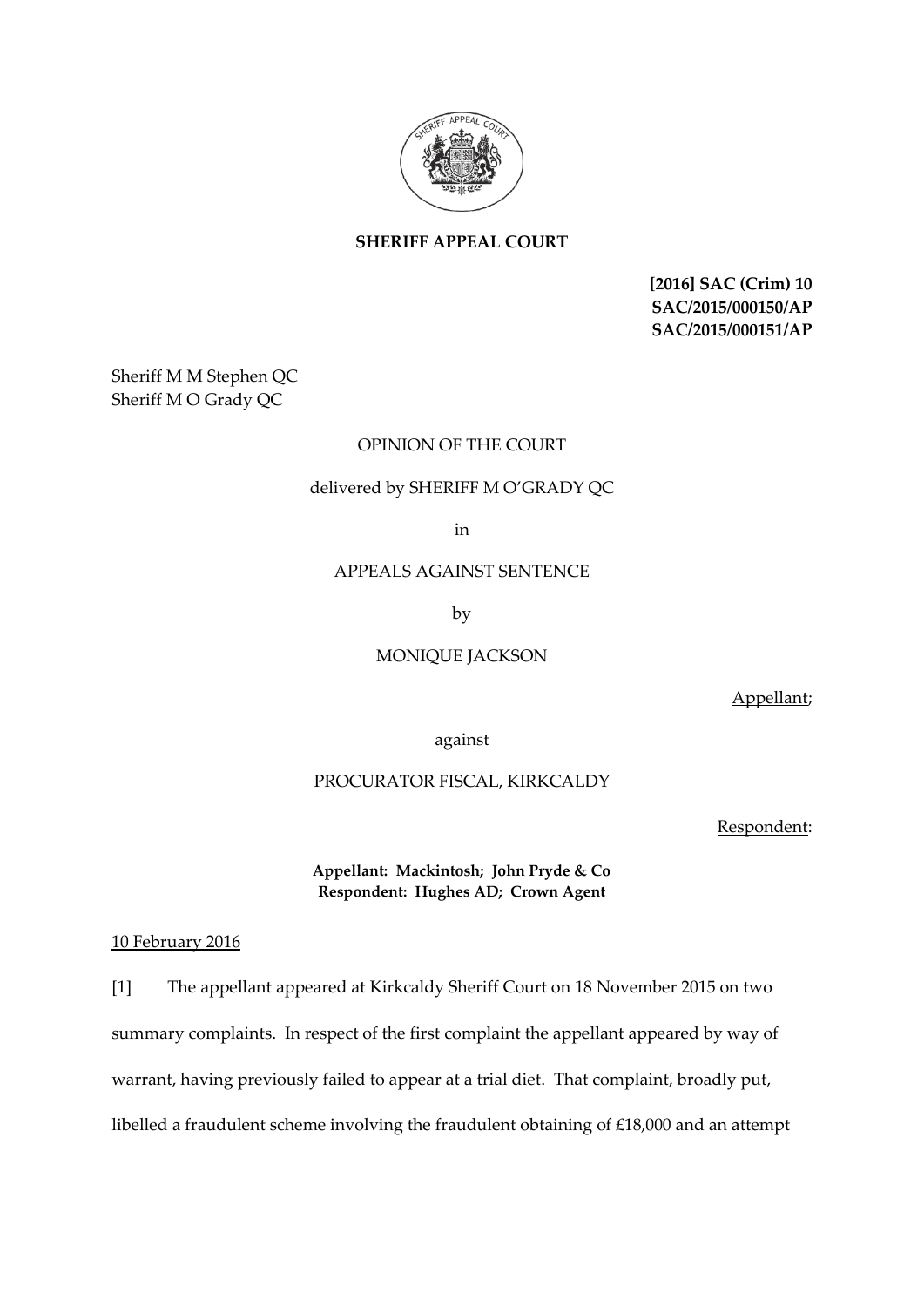by fraud to obtain a further £11,000. To this the appellant pled guilty as libelled and was sentenced to 15 months imprisonment discounted from 18 months.

[2] So far as the second complaint is concerned, in respect of this complaint the appellant appeared by way of deferred sentence having pled guilty as libelled at her first appearance. Again broadly put, this offence libelled a shop lifting committed while on bail and the appellant in that event was sentenced to 6 months imprisonment, discounted once again.

[3] Sentences were ordered to be served consecutively and of course it is against these sentences that the present appeals are taken. It appears to be conceded that the appellant was bound to be sentenced to custody and what is at issue is, of course, the length of that sentence and, in particular, the cumulative effect.

[4] We do not rehearse all the details before the sheriff, but in relation to the fraudulent scheme we are advised that on each of the occasions libelled the appellant had entered the bank, advised staff that she was the named account holder and had lost her bank card and, in the event, on three occasions she successfully obtained sums to a total of £18,000. On two other occasions, for reasons unexplained, she was unsuccessful in obtaining £11,000. No funds were recovered and therefore there is a dramatic and considerable loss.

[5] In relation to the second complaint we are told that the appellant was released from a court on the day in question and was seen to enter the locus, select a quantity of cosmetics to the value of £448 before leaving the store without paying for them and there was no recovery.

[6] So far as mitigation is concerned, we were told, again without rehearsing all the details, that so far as the fraud was concerned the appellant's son had a significant drug debt to a gang, threats of violence had been made to her and her son and she was prevailed upon to act in this escapade to reduce or eliminate that debt. She told the police she was acting on

2